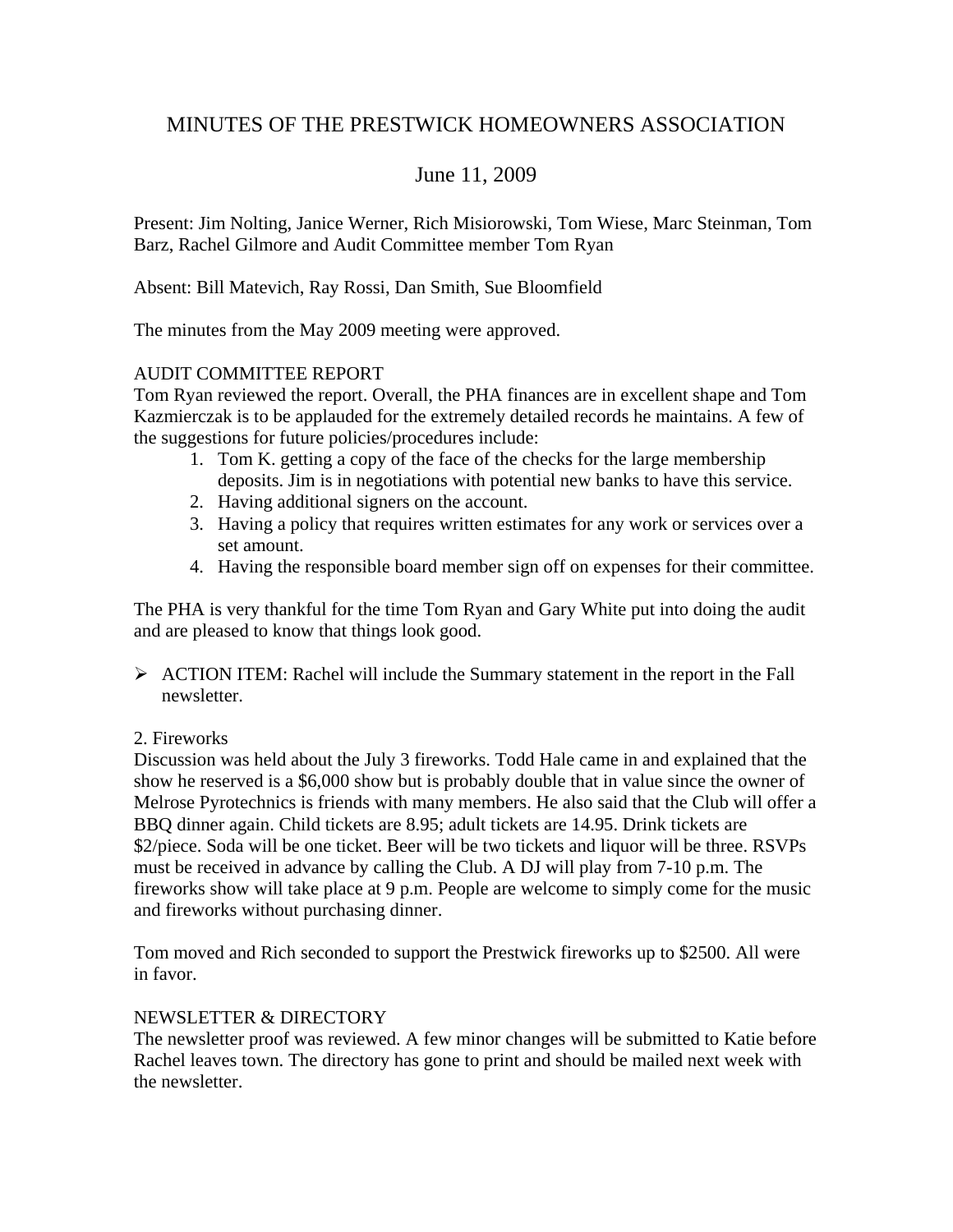¾ ACTION ITEM: Tom will ask Bill Kiehl about giving Katie and Tom M. at Liberty a thank you gift for all their work on the Prestwick directory and newsletter.

#### GARDEN WALK

Janice reported that there are 5 definite gardens and 5 maybe gardens. Marc offered their garden as a possibility if the planning team runs short.

The Walk is Sunday, July 12, 1-4 p.m.

It is up to the individual homeowners if they want to serve any sort of refreshments at their garden.

The Walk will be publicized in the newsletter and again in a special mailing.

#### ARC

Tom asked the Board to review a request for a 16-foot tall outdoor fireplace on Highland. The owner's property backs up to the ComEd right of way and the train tracks.

- $\triangleright$  ACTION ITEM: Tom will ask the homeowner for a landscaping schematic.
- ¾ ACTION ITEM: Board members should drive by and look at the property before making a decision on this request.

Tom also showed a sample donation request letter that PHA could use to solicit donations for the fireworks.

#### CN NOISE MITIGATION

Marc showed his powerpoint which reviews the facts, which is that unless a wall is built on the track bed on the north side, there will be no mitigation effects from anything installed. The south side is also likely too far away from the track to be considered for any mitigation efforts other than a visual blockage with a vegetation screen. The Village does not feel it would be productive for them to ask for a wall on the track bed for the north side of Prestwick.

After discussion, the Board agreed to hold a meeting for residents. The purpose of this meeting would be to present all available facts and options regarding mitigation. The goal would be to get a consensus from the residents as to what they want done. This consensus will be gathered from a survey distributed to all attendees. It was agreed that residents should be informed that to pursue other options (besides a vegetation screen) may cost them money out of pocket.

- ¾ ACTION ITEM: Tom W. will create the survey and email to the Board for review.
- $\triangleright$  ACTION ITEM: Marc will tweak the power point.